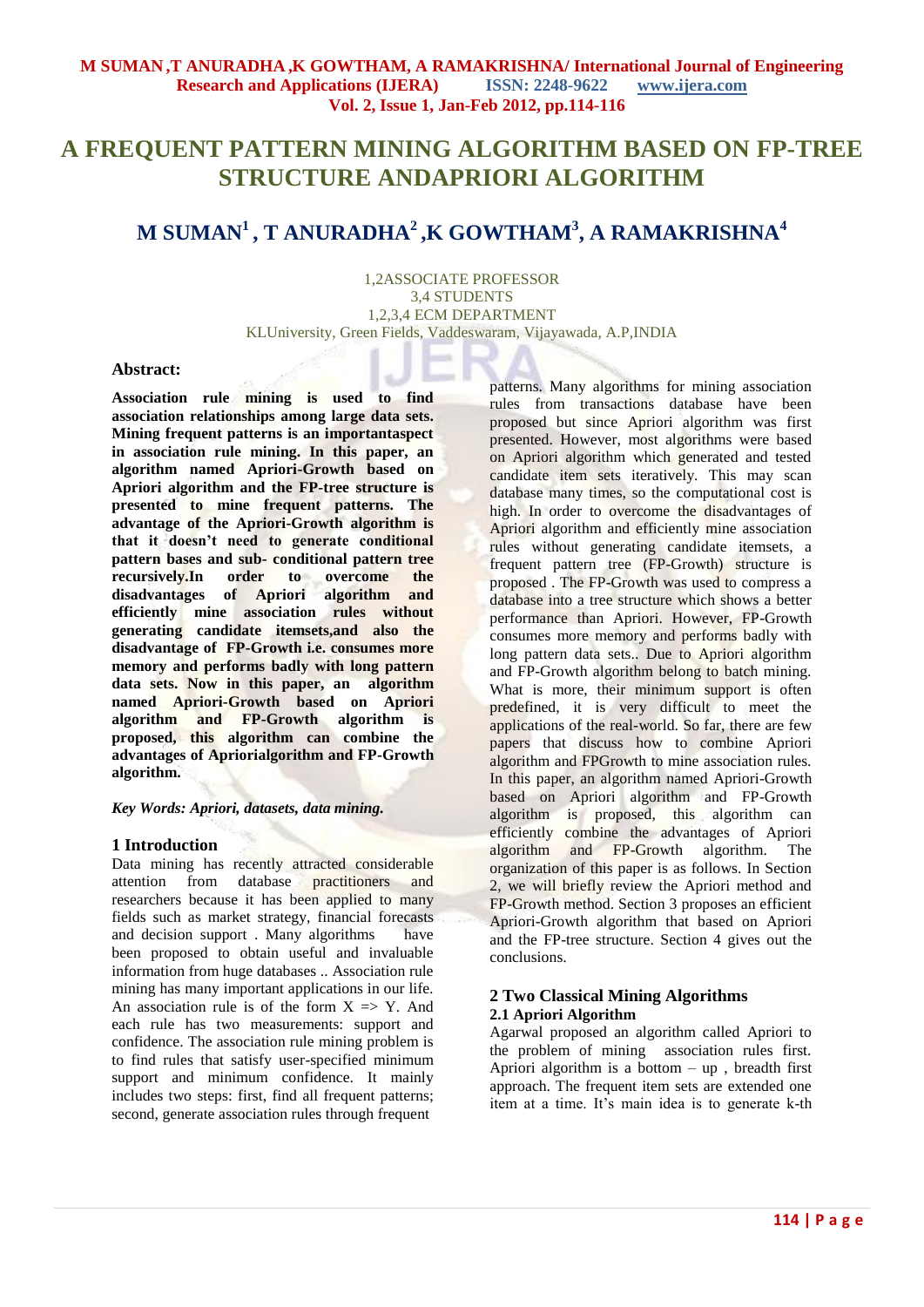## **M SUMAN ,T ANURADHA ,K GOWTHAM, A RAMAKRISHNA/ International Journal of Engineering Research and Applications (IJERA) ISSN: 2248-9622 www.ijera.com Vol. 2, Issue 1, Jan-Feb 2012, pp.114-116**

candidate itemsets from the (k-1) –th frequent itemsets and to find the k-th frequent item sets from the k-th candidate item sets. The algorithm terminates when frequent item sets cannot be extended anymore. But it has to generate a large amount of candidate item sets and scans the data as many times as the length of the longest frequent item sets. Apriori algorithm can be written by pseudo code as follows.

#### Procedure Apriori

Input : Data set D, minimum support minsup Output: Frequent item sets L

- (1)  $L_1 = \text{find\_frequent\_1\_itemsets}(D)$ ;
- (2) For ( k=2 ;  $L_{k-1}$  ! =  $\emptyset$  ; k++)  $(3)$  {
- (4)  $C_k =$ Apriori gen(L<sub>k-1</sub>, minsup);
- (5) For each transaction  $t \in D$
- $(6)$
- (7)  $C_t = subset(C_k,t);$
- (8) For each candidate c∈Ct
- $(9)$  c.count++:
- $(10)$  }
- $(11)L_k = {c \in C_k | c.count>minus}$ ;

```
(12)
```
 $(13)$  Return  $L = \{L_1 \cup L_2 \cup L_3 \cup \ldots \cup L_n\};$ 

In the above pseudo code ,Ck means k-th candidate item sets and Lk means k-th frequent item sets.

#### **2.2 FP-Growth Algorithm**

Han, Pei et al .proposed a data structure called FPtree ( frequent pattern tree). FP-tree is a highly compact representation of all relevant frequency information in the data set . Every path of FP-tree represents a frequent item set and the nodes in the path are stored

in decreasing order of the frequency of thecorresponding items. A great advantage of FPtree isthat overlapping itemsets share the same prefix path.So the information of the data set is greatlycompressed. It only needs to scan the data set twiceand no candidate itemsets are required.An FP-tree has a header table. The nodes in theheader table link to the same nodes in its FP-tree.Single items and their counts are stored in the headertable by decreasing order of their counts. Fig.1a showsan example of a data set while Fig.1b shows the FPtreeconstructed by that data set with minsup  $=$ 

Transaction a b c a c e f d f a b c a c e g b c 30%.





Fig 1b. FP-tree constructed by the above datasetThe disadvantage of FP-Growth is that it needs to work out conditional pattern bases and build conditional FP-tree recursively. It performs badly in data sets of long patterns.

## **3 Apriori-Growth Algorithm**

In this section, a new algorithm based on Apriori and the FP-Tree structure is presented , which is called Apriori-Growth .

Fig.2a shows the data structure of the node of header table. Its tablelink points to the first node in FPtree which has the same namewith it. And Fig.2b shows the data structure of the node of FP-tree. Its tablelink points to the next node in FP-tree which has the same name with it.

| Name       |  |
|------------|--|
| *tablelink |  |
| Count      |  |

Fig 2a.The data structure of the node of header

| table      |
|------------|
| Name       |
| *tablelink |
| *parent    |
| *child     |
| count      |

Fig 2b.The data structure of node of FP-tree

The Apriori-Growth mainly includes two steps. First, the data set is scanned one time to find out the frequent 1 itemsets, and then the data set is scanned again to build an FP-tree as [9] do. At last,

Fig 1a. A data set